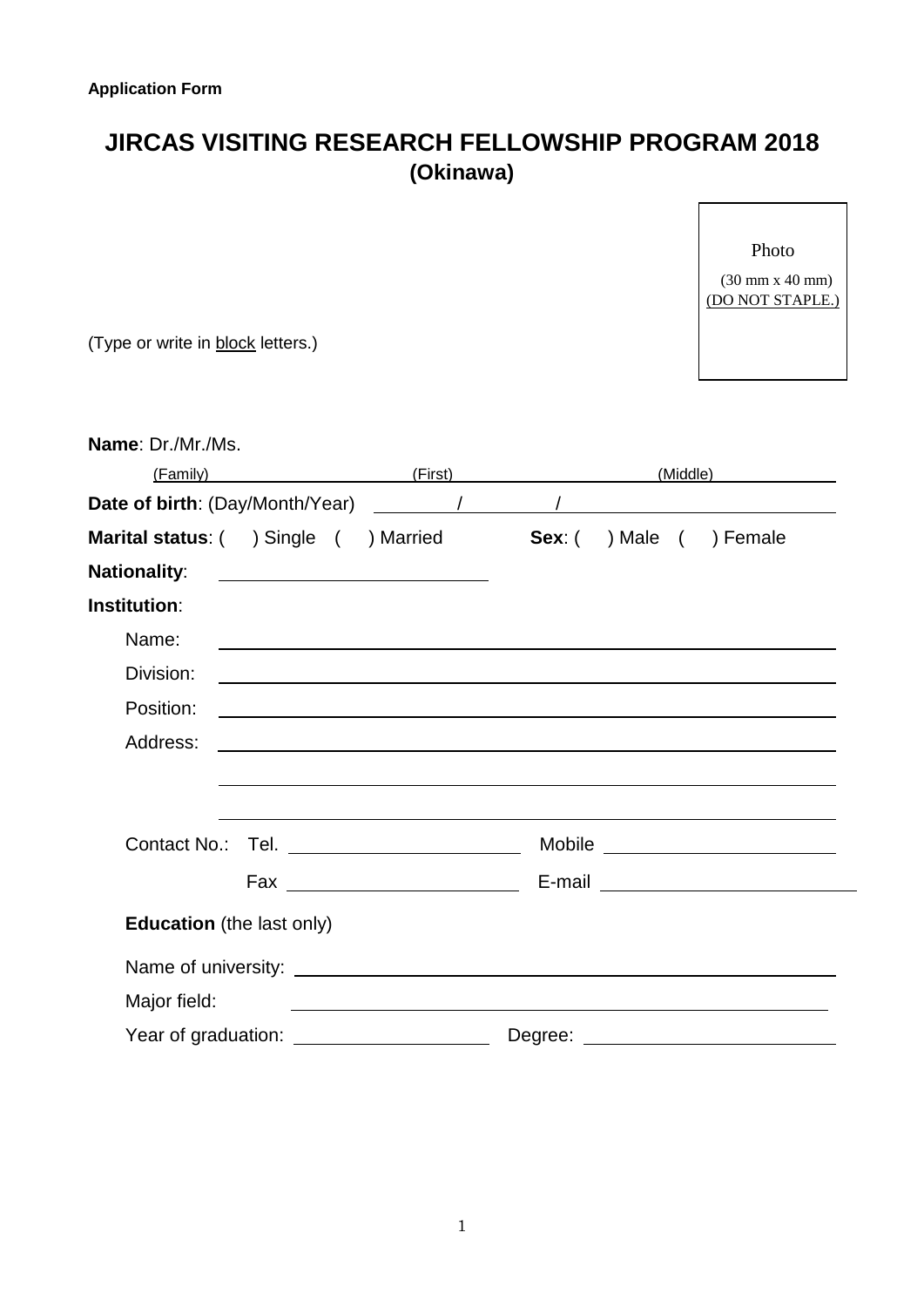## **Research theme you wish to study** (Select [✓] **one** only.)

(To be conducted at **JIRCAS Tropical Agricultural Research Front, Okinawa**)

[ ] 1. (not available for the fellowship program 2018). **Host Scientist:** Dr.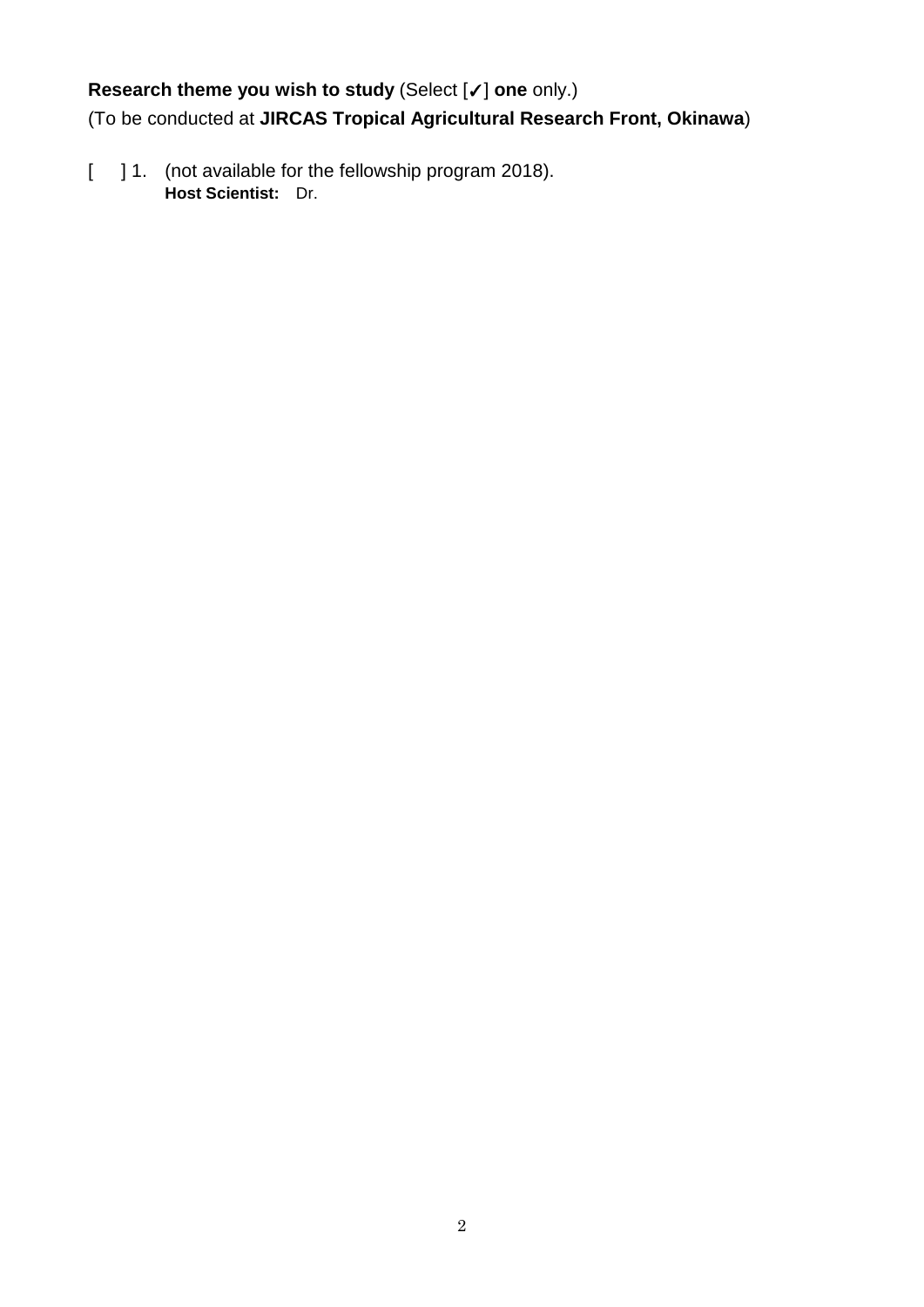**Brief description of your ongoing research study in your institute or university** (Attach additional sheets if necessary.)

| Title: |  |
|--------|--|
|        |  |
|        |  |
|        |  |
|        |  |
|        |  |
|        |  |
|        |  |
|        |  |
|        |  |
|        |  |
|        |  |
|        |  |
|        |  |
|        |  |
|        |  |
|        |  |
|        |  |
|        |  |
|        |  |
|        |  |
|        |  |
|        |  |
|        |  |
|        |  |
|        |  |
|        |  |
|        |  |
|        |  |
|        |  |
|        |  |
|        |  |
|        |  |
|        |  |
|        |  |
|        |  |
|        |  |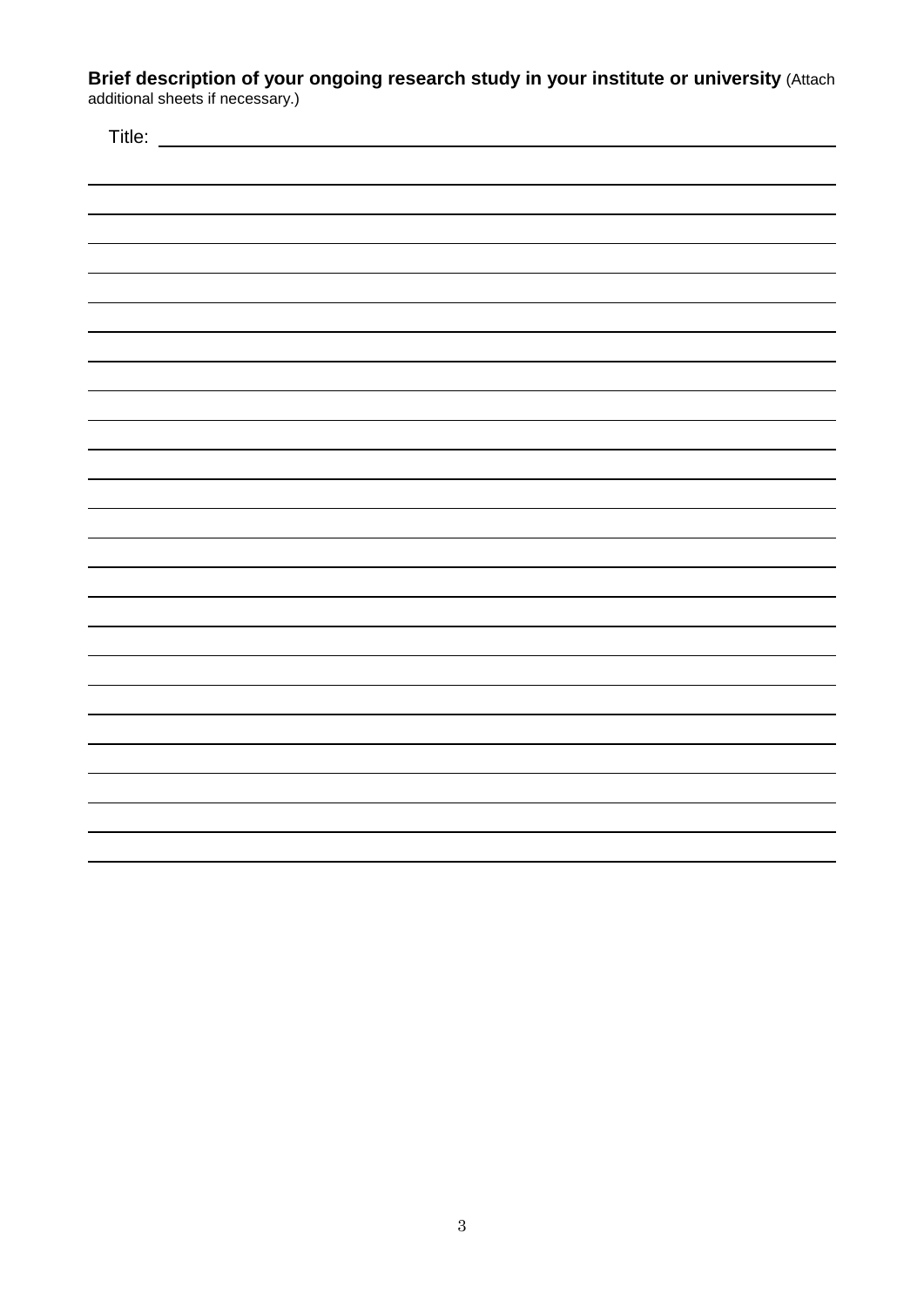## Endorsement by the authority of the institute or university

(to be filled in by the official representative or authority of the institution where the applicant is employed)

| To: The President of JIRCAS                                                                                                                                                                                                                      |                                                                                                                                                                                                                                      |
|--------------------------------------------------------------------------------------------------------------------------------------------------------------------------------------------------------------------------------------------------|--------------------------------------------------------------------------------------------------------------------------------------------------------------------------------------------------------------------------------------|
| I certify that I have examined the above document and confirm that the information<br>given by the applicant is authentic. I hereby endorse the applicant,<br>as a candidate for the JIRCAS Visiting Research Fellowship Program 2018 (Okinawa). |                                                                                                                                                                                                                                      |
|                                                                                                                                                                                                                                                  | Signature: <u>contract and a series of the series of the series of the series of the series of the series of the series of the series of the series of the series of the series of the series of the series of the series of the</u> |
|                                                                                                                                                                                                                                                  |                                                                                                                                                                                                                                      |
| Position:                                                                                                                                                                                                                                        |                                                                                                                                                                                                                                      |
| Institution:                                                                                                                                                                                                                                     |                                                                                                                                                                                                                                      |
| Date:                                                                                                                                                                                                                                            |                                                                                                                                                                                                                                      |
|                                                                                                                                                                                                                                                  |                                                                                                                                                                                                                                      |